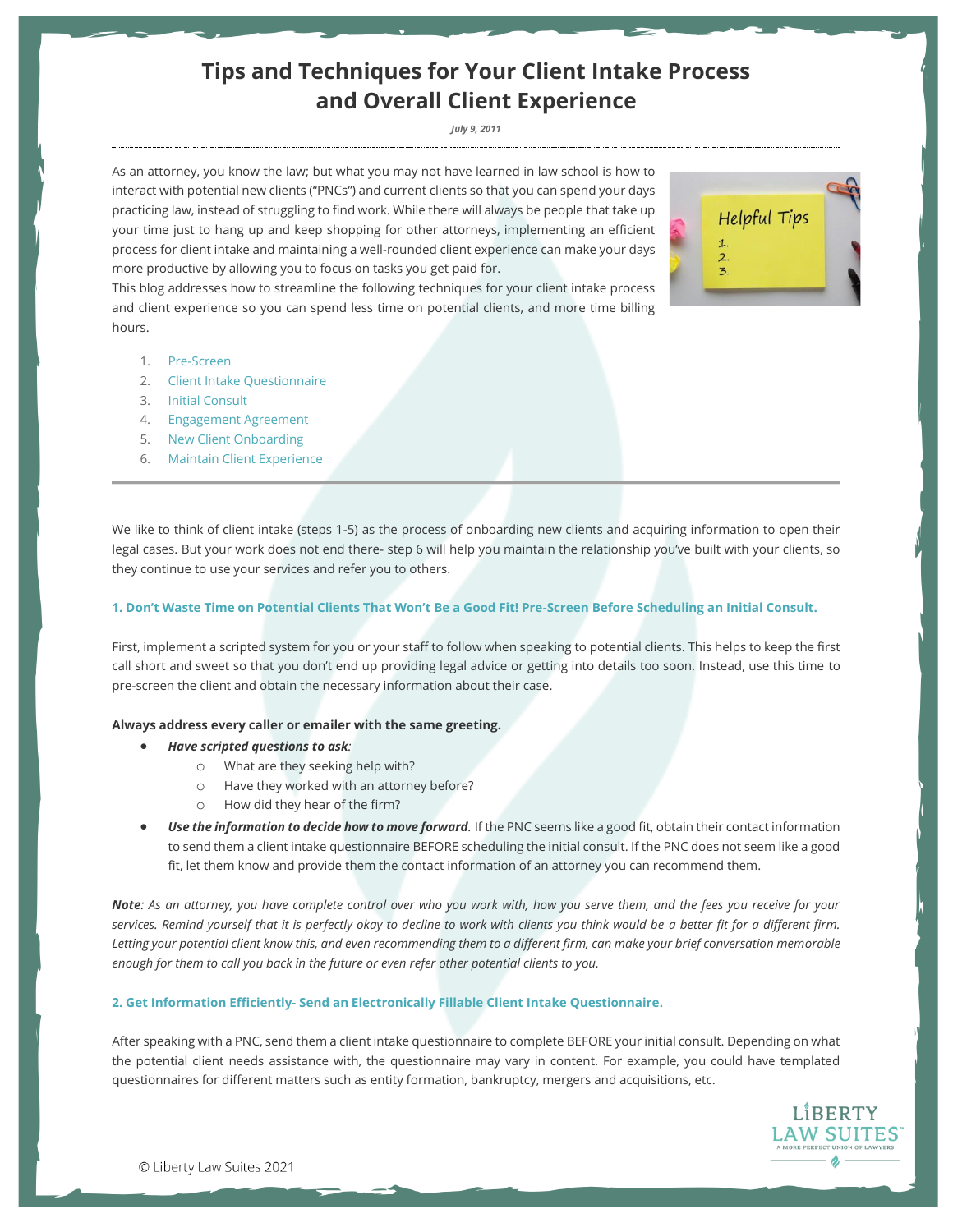Standard questionnaires can provide numerous benefits to you and your client at a minuscule cost. First, a questionnaire can help you determine whether a potential client is the right fit for you without sitting through a 30+ minute conversation you will not be paid for. Second, a pre-formed questionnaire will allow you to go into your initial consult already knowing what the client needs and how you can help. This can help you tailor your initial consult to focus on how your services will benefit the client, instead of spending time figuring out what the scope of the services will be (see more below on how to make initial consults more efficient).

Tips for client intake questionnaires:

- *Design an electronically fillable questionnaire*. This will save you and your client time and money- your client will be able to fill it out and get it back to you as fast and easily as possible. Clients will appreciate an official-looking and easy-to-use form.
- *Create an official-looking template***.** Pre-drafted templates can be easily and quickly sent to all clients in under a minute.
- *Include questions you feel you would ask in an initial consultation*. This will save you time when the consult occurs and allow you to focus on the details.

# **3. Schedule an Initial Consult**

Arguably the most important step of the client intake process is the initial consult. This is your chance to differentiate yourself from all the attorneys that showed up on their Google search and let them know what services you can provide to help them. Before a client steps foot in your office, you should strive to have a comprehensive understanding of the services they seek and why. Hint: you can get all the information you need from a properly completed client intake questionnaire.

- *Always greet the client by name*. The client should be acknowledged by any person at your firm that they come across to make them feel comfortable and better gain your trust.
- *Listen and empathize*. Potential clients are here because they need your legal expertise. Show them that you are both knowledgeable and compassionate by telling them what you can do for them without persuading them to take action.
- *Set fee expectations*. Make sure to discuss fees, billing methods, forms of payment, and billing processes so that your PNC knows what to expect and is on the same page as you.

## **4. Follow-Up: Send Fee/ Engagement Agreement Within 24 Hours of Initial Consult.**

Once you have finished the initial consult and you are ready to move forward, it is important to follow up with your PNC. Implementing a system to keep track of potential and current clients can help make this process easier by letting you know which clients you need to act on. For example, break your client intake process into stages – you can create categories such as "needs follow-up," "intake form pending," "scheduled consult," etc.

If your PNC is ready to commit, send a Fee/Engagement Agreement within twenty-four hours (note: having a template engagement agreement makes this even easier!). Having a pre-formed template agreement with e-signature capabilities will allow you to do this in just a matter of seconds. Clients appreciate the simplicity of being able to sign a document from their home and can usually return the document within a matter of days, without the hassle of having to schedule an appointment. Even if your PNC was not willing to commit yet, that does not mean they won't hire you in the future. At this point, you have already invested time in pre-screening and consulting with the client – always take the additional 5 minutes to follow up! Following up shows that you care and want to help.

## **5. Provide a New-Client Informational Package After Engagement.**

Once an executed engagement agreement is received and you open the case, prepare an informational package for your client to be sent out within the week. The main point here is to build a relationship with your client and establish trust. Potential things to include: